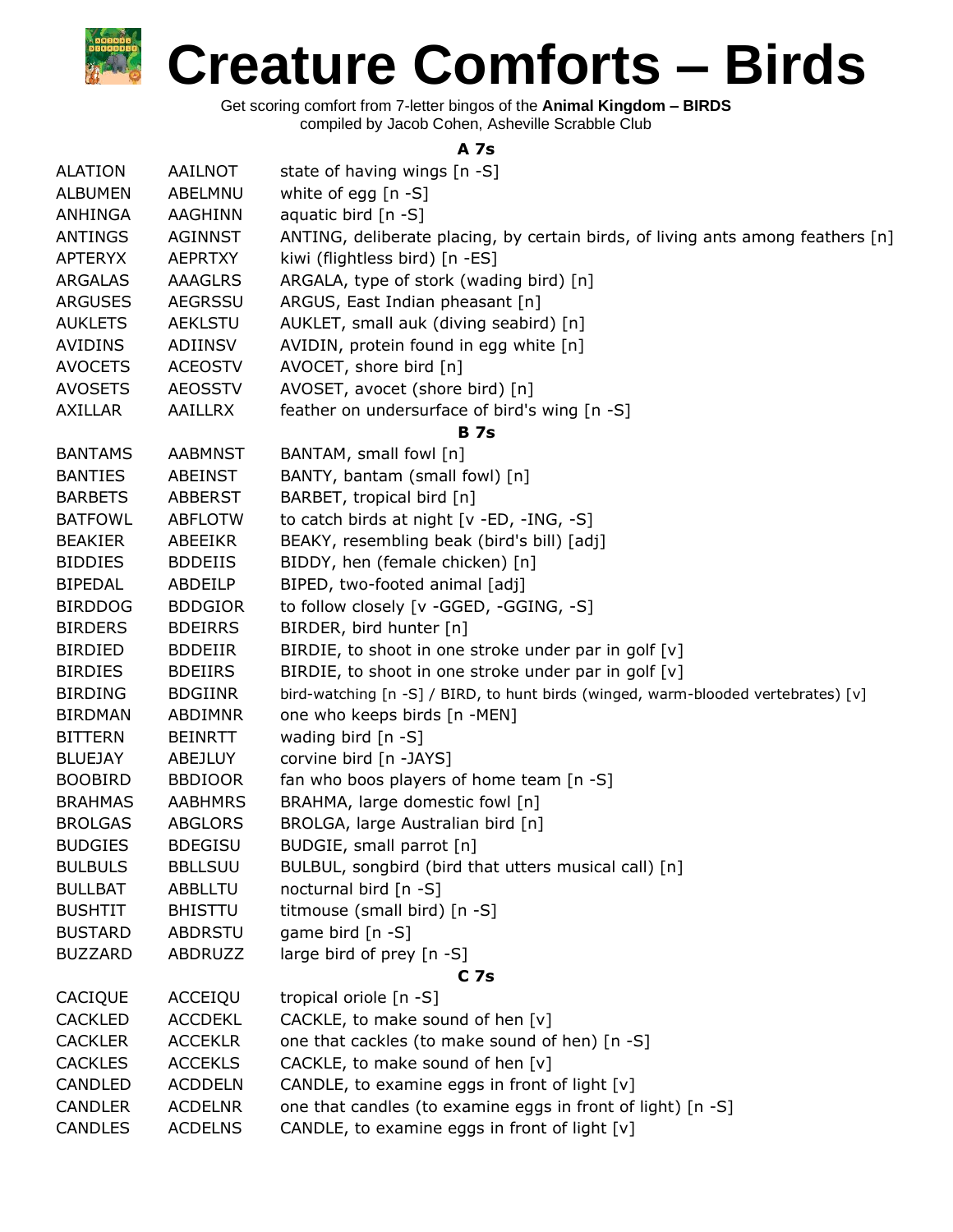| <b>CARCASE</b> | <b>AACCERS</b> | carcass (body of dead animal) [n -ES]                            |
|----------------|----------------|------------------------------------------------------------------|
| <b>CARCASS</b> | <b>AACCRSS</b> | body of dead animal [n -ES]                                      |
| CATBIRD        | <b>ABCDIRT</b> | songbird (bird that utters musical call) [n -S]                  |
| CAZIQUE        | ACEIQUZ        | cacique (tropical oriole) [n -S]                                 |
| <b>CHALAZA</b> | <b>AAACHLZ</b> | band of tissue in egg $[n - S$ or $-E]$                          |
| <b>CHEBECS</b> | <b>BCCEEHS</b> | CHEBEC, small bird [n]                                           |
| <b>CHEEPED</b> | <b>CDEEEHP</b> | CHEEP, to chirp (to utter short, shrill sound) [v]               |
| <b>CHEEPER</b> | <b>CEEEHPR</b> | one that cheeps (to chirp (to utter short, shrill sound)) [n -S] |
| <b>CHEWINK</b> | <b>CEHIKNW</b> | common finch [n -S]                                              |
| <b>CHICKEN</b> | <b>CCEHIKN</b> | animal raised for meat [n-S]                                     |
| <b>CHOUGHS</b> | <b>CGHHOSU</b> | CHOUGH, crow-like bird [n]                                       |
| <b>CHUKARS</b> | <b>ACHKRSU</b> | CHUKAR, game bird [n]                                            |
| <b>CLUCKED</b> | <b>CCDEKLU</b> | CLUCK, to make sound of hen [v]                                  |
| <b>CLUCKER</b> | <b>CCEKLRU</b> | chicken [n -S]                                                   |
| <b>COCHINS</b> | <b>CCHINOS</b> | COCHIN, large domestic chicken [n]                               |
| <b>COCKIES</b> | <b>CCEIKOS</b> | COCKY, cockatoo (parrot) [n]                                     |
| <b>CONURES</b> | <b>CENORSU</b> | CONURE, tropical American parakeet [n]                           |
| <b>CORBIES</b> | <b>BCEIORS</b> | CORBIE, raven or crow [n] / CORBY, corbie (raven or crow) [n]    |
| <b>CORELLA</b> | <b>ACELLOR</b> | small cockatoo (parrot) [n -S]                                   |
| <b>CORVIDS</b> | <b>CDIORSV</b> | CORVID, any of family of passerine birds [n]                     |
| CORVINE        | <b>CEINORV</b> | pertaining or belonging to crow family of birds [adj]            |
| <b>COTINGA</b> | <b>ACGINOT</b> | tropical bird [n -S]                                             |
| <b>COURLAN</b> | <b>ACLNORU</b> | wading bird [n -S]                                               |
| COWBIRD        | <b>BCDIORW</b> | blackbird [n -S]                                                 |
| <b>CRISSAL</b> | <b>ACILRSS</b> | CRISSUM, region of feathers on bird [adj]                        |
| <b>CRISSUM</b> | <b>CIMRSSU</b> | region of feathers on bird [n -SA]                               |
| <b>CRITTER</b> | <b>CEIRRTT</b> | creature (living being) [n -S]                                   |
| <b>CRITTUR</b> | <b>CIRRTTU</b> | critter (creature (living being)) [n -S]                         |
| <b>CROWBAR</b> | <b>ABCORRW</b> | to use steel bar as lever [v -RRED, -RRING, -S]                  |
| <b>CROWERS</b> | <b>CEORRSW</b> | CROWER, one that crows (to boast (to brag)) [n]                  |
| <b>CROWING</b> | <b>CGINORW</b> | CROW, to boast (to brag (to speak vainly of one's deeds)) [v]    |
| <b>CUCKOOS</b> | <b>CCKOOSU</b> | CUCKOO, to repeat monotonously [v]                               |
| <b>CULMINA</b> | <b>ACILMNU</b> | CULMEN, upper ridge of bird's beak [n]                           |
| <b>CULVERS</b> | <b>CELRSUV</b> | CULVER, pigeon (short-legged bird) [n]                           |
| <b>CURLEWS</b> | <b>CELRSUW</b> | CURLEW, shore bird [n]                                           |
| <b>CUSHATS</b> | <b>ACHSSTU</b> | CUSHAT, pigeon (short-legged bird) [n]                           |
| <b>CYGNETS</b> | <b>CEGNSTY</b> | CYGNET, young swan [n]                                           |
|                |                | <b>D</b> 7s                                                      |
| <b>DEBEAKS</b> | <b>ABDEEKS</b> | DEBEAK, to remove tip of upper beak of [v]                       |
| <b>DEPLUME</b> | <b>DEELMPU</b> | to deprive of feathers [v -D, -MING, -S]                         |
| <b>DORHAWK</b> | <b>ADHKORW</b> | nocturnal bird [n -S]                                            |
| <b>DOTTREL</b> | <b>DELORTT</b> | dotterel (shorebird) [n -S]                                      |
| <b>DOVECOT</b> | <b>CDEOOTV</b> | dovecote (roost for domesticated pigeons) [n -S]                 |
| <b>DOVEKEY</b> | <b>DEEKOVY</b> | dovekie (seabird (bird frequenting ocean or seacoast)) [n -S]    |
| <b>DOVEKIE</b> | <b>DEEIKOV</b> | seabird (bird frequenting ocean or seacoast) [n -S]              |
| <b>DRONGOS</b> | <b>DGNOORS</b> | DRONGO, tropical bird [n]                                        |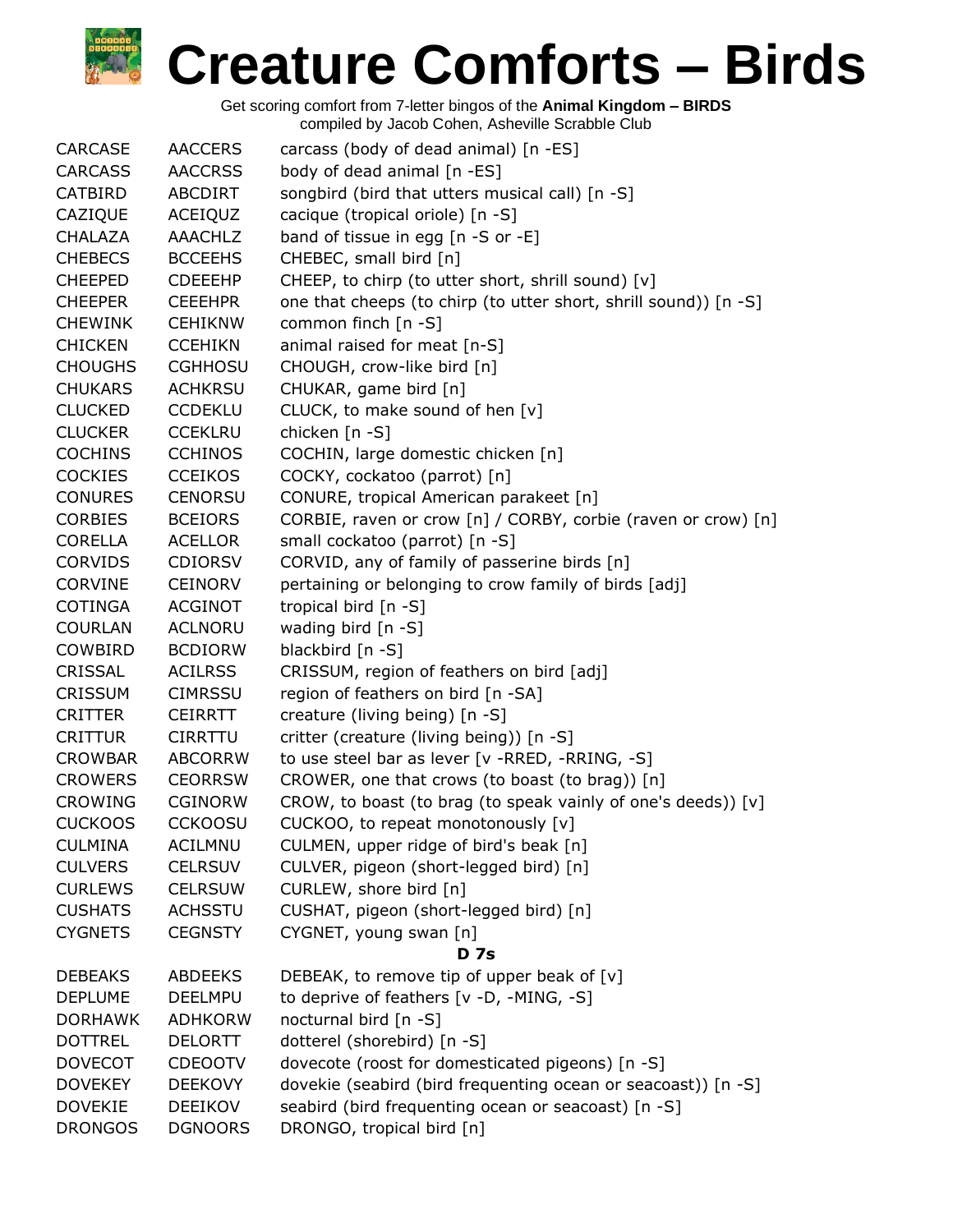| <b>DUCKERS</b> | <b>CDEKRSU</b> | DUCKER, one that ducks (to lower quickly) [n]                                                     |
|----------------|----------------|---------------------------------------------------------------------------------------------------|
| <b>DUCKIER</b> | <b>CDEIKRU</b> | DUCKY, excellent [adj]                                                                            |
| <b>DUCKIES</b> | <b>CDEIKSU</b> | DUCKY, darling (much-loved person) [n]                                                            |
| <b>DUCKING</b> | CDGIKNU        | DUCK, to lower quickly [v]                                                                        |
| <b>DUCKPIN</b> | <b>CDIKNPU</b> | type of bowling pin [n -S]                                                                        |
| <b>DUNLINS</b> | <b>DILNNSU</b> | DUNLIN, wading bird [n]                                                                           |
|                |                | E 7s                                                                                              |
| <b>EAGLETS</b> | <b>AEEGLST</b> | EAGLET, young eagle [n]                                                                           |
| <b>EAGLING</b> | <b>AEGGILN</b> | EAGLE, to score eagle (two strokes under par) on hole in golf [v]                                 |
| <b>EGGCUPS</b> | <b>CEGGPSU</b> | EGGCUP, cup from which egg is eaten [n]                                                           |
| <b>EGGHEAD</b> | ADEEGGH        | Intellectual [n -S]                                                                               |
| <b>EGGIEST</b> | <b>EEGGIST</b> | EGGY, tasting or smelling of egg [adj]                                                            |
| <b>EGGLESS</b> | <b>EEGGLSS</b> | lacking eggs [adj]                                                                                |
| <b>EGGNOGS</b> | <b>EGGGNOS</b> | EGGNOG, beverage (liquid for drinking) [n]                                                        |
| <b>EYASSES</b> | <b>AEESSSY</b> | EYASS, eyas (young hawk) [n]                                                                      |
| <b>EYELIKE</b> | EEEIKLY        | resembling eye (organ of sight) [adj]                                                             |
|                |                | <b>F7s</b>                                                                                        |
| <b>FALCONS</b> | <b>ACFLNOS</b> | FALCON, bird of prey [n]                                                                          |
| <b>FANLIKE</b> | <b>AEFIKLN</b> | resembling fan [adj]                                                                              |
| <b>FATBIRD</b> | <b>ABDFIRT</b> | wading bird [n -S]                                                                                |
| <b>FEATHER</b> | <b>AEEFHRT</b> | to cover with feathers (horny structures that form principal covering of birds) [v -ED, -ING, -S] |
| <b>FINCHES</b> | <b>CEFHINS</b> | FINCH, small bird [n]                                                                             |
| <b>FINFOOT</b> | <b>FFINOOT</b> | aquatic bird [n -S]                                                                               |
| <b>FLEDGED</b> | <b>DDEEFGL</b> | FLEDGE, to furnish with feathers [v]                                                              |
| <b>FLEDGES</b> | <b>DEEFGLS</b> | FLEDGE, to furnish with feathers [v]                                                              |
| <b>FLIGHTS</b> | <b>FGHILST</b> | FLIGHT, to fly in flock [v]                                                                       |
| <b>FLOCKED</b> | <b>CDEFKLO</b> | FLOCK, to gather or move in crowd [v]                                                             |
| <b>FLYWAYS</b> | <b>AFLSWYY</b> | FLYWAY, established air route of migratory birds [n]                                              |
| <b>FOWLERS</b> | <b>EFLORSW</b> | FOWLER, one that fowls (to hunt birds) [n]                                                        |
| <b>FOWLING</b> | <b>FGILNOW</b> | hunting of birds $[n -S]$ / FOWL, to hunt birds $[v]$                                             |
| <b>FOWLPOX</b> | <b>FLOOPWX</b> | virus disease of poultry [n -ES]                                                                  |
| <b>FULMARS</b> | <b>AFLMRSU</b> | FULMAR, arctic seabird [n]                                                                        |
|                |                | <b>G</b> 7s                                                                                       |
| <b>GADWALL</b> | AADGLLW        | wild duck [n -S]                                                                                  |
| <b>GAGGLED</b> | ADEGGGL        | GAGGLE, to cackle (to make sound of hen) [v]                                                      |
| <b>GAGGLES</b> | <b>AEGGGLS</b> | GAGGLE, to cackle (to make sound of hen) [v]                                                      |
| <b>GANNETS</b> | <b>AEGNNST</b> | GANNET, large seabird (bird frequenting ocean or seacoast) [n]                                    |
| <b>GENTOOS</b> | <b>EGNOOST</b> | GENTOO, gray-backed penguin [n]                                                                   |
| <b>GIBLETS</b> | <b>BEGILST</b> | GIBLET, edible part of fowl [n]                                                                   |
| <b>GLAIRED</b> | <b>ADEGILR</b> | GLAIR, to coat with egg white [v] / GLAIRE, to glair (to coat with egg white) [v]                 |
| <b>GLAIRES</b> | <b>AEGILRS</b> | GLAIRE, to glair (to coat with egg white) [v]                                                     |
| <b>GOBBLER</b> | <b>BBEGLOR</b> | male turkey (large American bird) [n -S]                                                          |
| <b>GODWITS</b> | <b>DGIOSTW</b> | GODWIT, wading bird [n]                                                                           |
| <b>GOONEYS</b> | <b>EGNOOSY</b> | GOONEY, albatross (large seabird (bird frequenting ocean or seacoast)) [n]                        |
| <b>GOONIES</b> | <b>EGINOOS</b> | GOONIE, gooney (albatross (large seabird)) [n]                                                    |
| <b>GOOSIER</b> | <b>EGIOORS</b> | GOOSEY, goosy (resembling goose (swimming bird)) [adj] / GOOSY [adj]                              |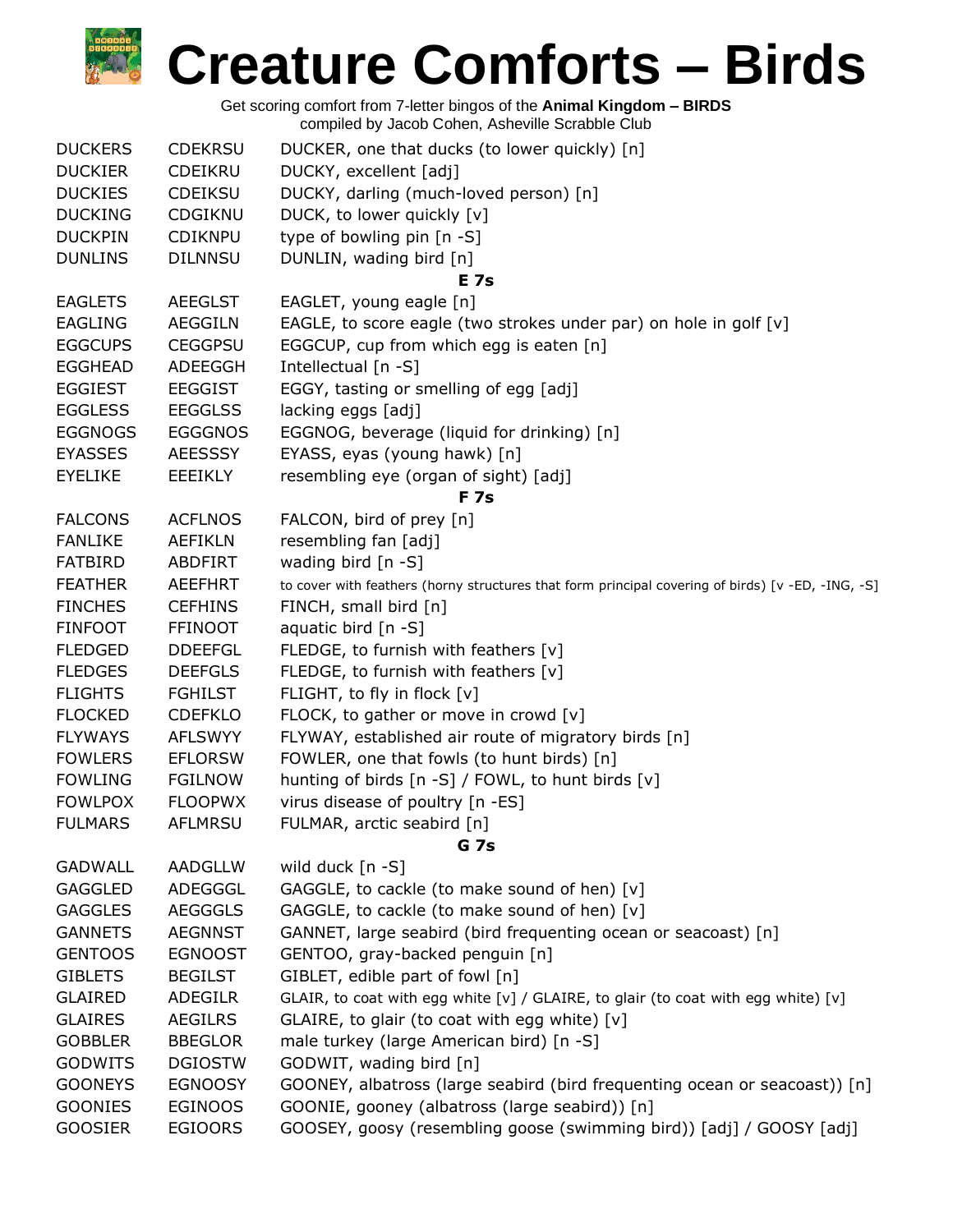| <b>GOOSING</b> | <b>GGINOOS</b> | GOOSE, to poke between buttocks [v]                                    |
|----------------|----------------|------------------------------------------------------------------------|
| <b>GORCOCK</b> | <b>CCGKOOR</b> | male red grouse [n -S]                                                 |
| <b>GORHENS</b> | <b>EGHNORS</b> | GORHEN, female red grouse [n]                                          |
| <b>GOSHAWK</b> | <b>AGHKOSW</b> | large hawk [n -S]                                                      |
| <b>GOSLING</b> | <b>GGILNOS</b> | young goose [n -S]                                                     |
| <b>GRACKLE</b> | <b>ACEGKLR</b> | blackbird [n -S]                                                       |
| <b>GRAYLAG</b> | <b>AAGGLRY</b> | wild goose [n -S]                                                      |
| <b>GREYHEN</b> | <b>EEGHNRY</b> | female black grouse [n -S]                                             |
| <b>GREYLAG</b> | <b>AEGGLRY</b> | graylag (wild goose) [n -S]                                            |
| <b>GROUSED</b> | <b>DEGORSU</b> | GROUSE, to complain (to express discontent) [v]                        |
| <b>GROUSER</b> | <b>EGORRSU</b> | one that grouses (to complain (to express discontent)) [n -S]          |
| <b>GROUSES</b> | <b>EGORSSU</b> | GROUSE, to complain (to express discontent) [v]                        |
| <b>GUANAYS</b> | <b>AAGNSUY</b> | GUANAY, Peruvian cormorant [n]                                         |
| <b>GULLERY</b> | <b>EGLLRUY</b> | place where gulls (web-footed seabirds) breed [n -RIES]                |
| <b>GULLING</b> | <b>GGILLNU</b> | GULL, to deceive (to mislead by falsehood) [v]                         |
|                |                | <b>H</b> 7s                                                            |
| <b>HAGDONS</b> | <b>ADGHNOS</b> | HAGDON, seabird (bird frequenting ocean or seacoast) [n]               |
| <b>HAGGARD</b> | <b>AADGGHR</b> | adult hawk [n -S]                                                      |
| <b>HALCYON</b> | <b>ACHLNOY</b> | mythical bird [n -S]                                                   |
| <b>HATCHED</b> | <b>ACDEHHT</b> | HATCH, to bring forth young from egg [v]                               |
| <b>HATCHER</b> | <b>ACEHHRT</b> | one that hatches (to bring forth young from egg) [n -S]                |
| <b>HATCHES</b> | <b>ACEHHST</b> | HATCH, to bring forth young from egg [v]                               |
| <b>HAWKERS</b> | <b>AEHKRSW</b> | HAWKER, one that hawks (to peddle (to travel about selling wares)) [n] |
| <b>HAWKING</b> | <b>AGHIKNW</b> | falconry (sport of hunting with falcons) [n -S]                        |
| <b>HENBANE</b> | <b>ABEEHNN</b> | poisonous herb [n -S]                                                  |
| <b>HENBITS</b> | <b>BEHINST</b> | HENBIT, perennial herb [n]                                             |
| <b>HENCOOP</b> | <b>CEHNOOP</b> | cage for hens [n -S]                                                   |
| <b>HENLIKE</b> | <b>EEHIKLN</b> | resembling hen (female chicken) [adj]                                  |
| <b>HENNERY</b> | <b>EEHNNRY</b> | poultry farm [n -RIES]                                                 |
| <b>HENNISH</b> | <b>EHHINNS</b> | resembling hen (female chicken) [adj]                                  |
| <b>HENPECK</b> | <b>CEEHKNP</b> | to dominate by nagging [v -ED, -ING, -S]                               |
| <b>HERONRY</b> | <b>EHNORRY</b> | place where herons breed [n -RIES]                                     |
| <b>HOATZIN</b> | <b>AHINOTZ</b> | tropical bird [n -S or -ES]                                            |
| <b>HONKERS</b> | <b>EHKNORS</b> | HONKER, one that honks (to emit cry like that of goose) [n]            |
| <b>HONKING</b> | <b>GHIKNNO</b> | HONK, to emit cry like that of goose [v]                               |
| <b>HOODIES</b> | <b>DEHIOOS</b> | HOODIE, gray crow of Europe [n]                                        |
| <b>HOOPOES</b> | <b>EHOOOPS</b> | HOOPOE, European bird [n]                                              |
| <b>HOOPOOS</b> | HOOOOPS        | HOOPOO, hoopoe (European bird) [n]                                     |
| <b>HOWLETS</b> | <b>EHLOSTW</b> | HOWLET, owl (nocturnal bird) [n]                                       |
|                |                | I <sub>7s</sub>                                                        |
| <b>IMPINGS</b> | <b>GIIMNPS</b> | IMPING, process of grafting (feather) [n]                              |
|                |                | J <sub>7s</sub>                                                        |
| <b>JABIRUS</b> | ABIJRSU        | JABIRU, wading bird [n]                                                |
| <b>JACAMAR</b> | AAACJMR        | tropical bird [n -S]                                                   |
| <b>JACANAS</b> | <b>AAACJNS</b> | JACANA, wading bird [n]                                                |
| <b>JACKDAW</b> | <b>AACDJKW</b> | bird resembling crow [n -S]                                            |
|                |                |                                                                        |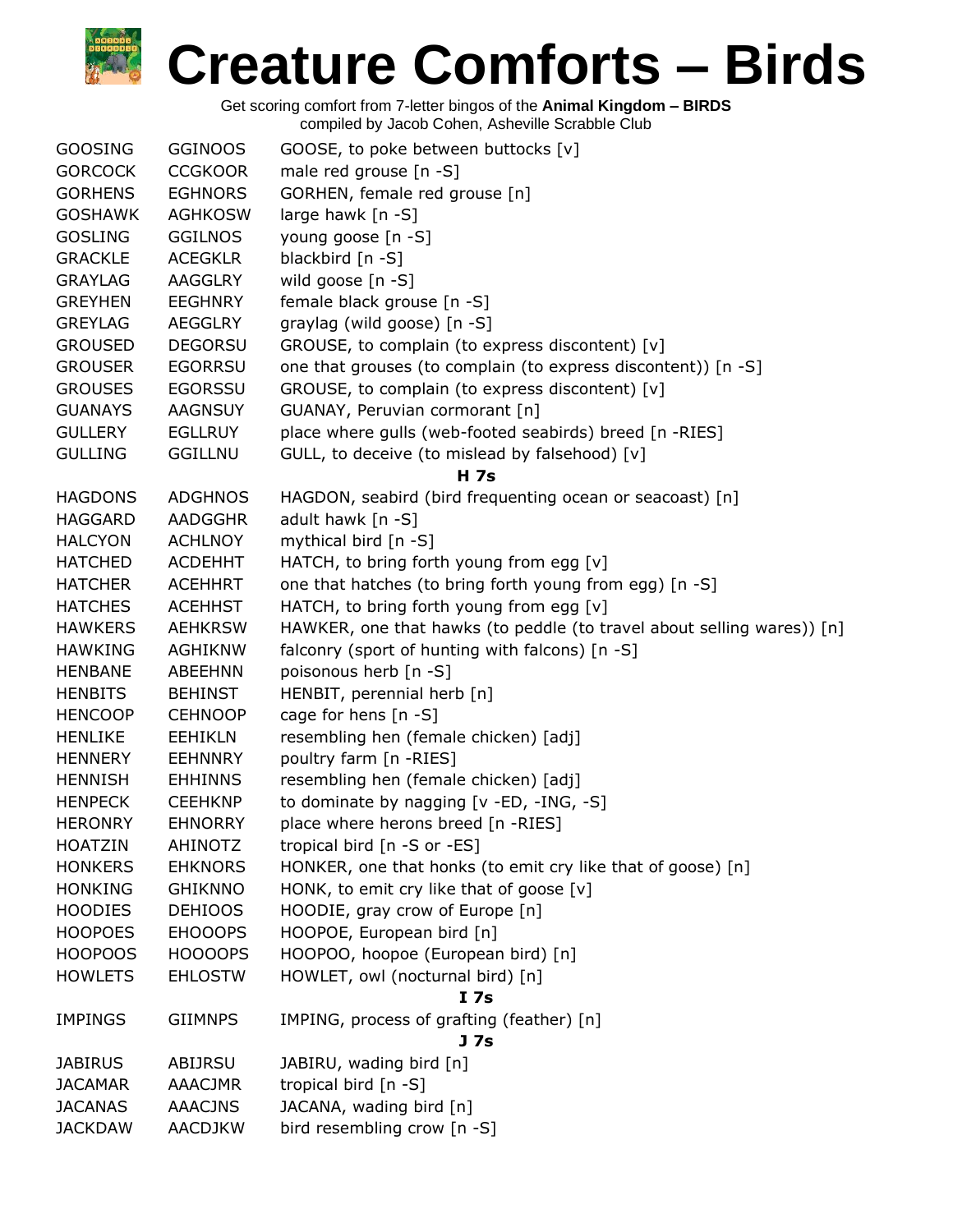| <b>JACOBIN</b> | ABCIJNO        | pigeon (short-legged bird) [n -S]                                     |
|----------------|----------------|-----------------------------------------------------------------------|
| <b>JAYBIRD</b> | ABDIJRY        | jay (corvine bird) [n -S]                                             |
| <b>JEMMIED</b> | <b>DEEIJMM</b> | JEMMY, to jimmy (to pry open with crowbar) [v]                        |
| <b>JEMMIES</b> | <b>EEIJMMS</b> | JEMMY, to jimmy (to pry open with crowbar) [v]                        |
| <b>JESSING</b> | <b>EGIJNSS</b> | JESS, to fastens straps around legs of hawk [v] / JESSE, to jess [v]  |
| <b>JIMMIED</b> | DEIIJMM        | JIMMY, to pry open with crowbar [v]                                   |
| <b>JIMMIES</b> | <b>EIIJMMS</b> | JIMMY, to pry open with crowbar [v]                                   |
| <b>JUGULUM</b> | <b>GJLMUUU</b> | part of bird's neck [n -LA]                                           |
| <b>JUNCOES</b> | <b>CEJNOSU</b> | JUNCO, small finch (small bird) [n]                                   |
| <b>JUVENAL</b> | <b>AEJLNUV</b> | young bird's plumage [n -S]                                           |
|                |                | <b>K</b> 7s                                                           |
| <b>KAKAPOS</b> | <b>AAKKOPS</b> | KAKAPO, flightless parrot [n]                                         |
| <b>KESTREL</b> | <b>EEKLRST</b> | small falcon (bird of prey) [n -S]                                    |
| KILLDEE        | <b>DEEIKLL</b> | killdeer (wading bird) [n -S]                                         |
|                |                | <b>L</b> 7s                                                           |
| <b>LANNERS</b> | <b>AELNNRS</b> | LANNER, falcon of Europe and Asia [n]                                 |
| LAPWING        | <b>AGILNPW</b> | shore bird [n -S]                                                     |
| <b>LARKERS</b> | <b>AEKLRRS</b> | LARKER, one that larks (to behave playfully) [n]                      |
| LARKIER        | AEIKLRR        | LARKY, playful (frolicsome) [adj]                                     |
| LARKING        | <b>AGIKLNR</b> | LARK, to behave playfully [v]                                         |
| <b>LAVROCK</b> | <b>ACKLORV</b> | laverock (songbird (bird that utters musical call)) [n -S]            |
| LIMPKIN        | <b>IIKLMNP</b> | wading bird [n -S]                                                    |
| <b>LINNETS</b> | <b>EILNNST</b> | LINNET, European songbird [n]                                         |
| <b>LOONEYS</b> | <b>ELNOOSY</b> | LOONEY, loony (loony person) [n]                                      |
| <b>LOONIER</b> | <b>EILNOOR</b> | LOONEY, loony (crazy (insane (mentally unsound))) [adj] / LOONY [adj] |
| LOONIES        | <b>EILNOOS</b> | LOONY, loony person [n]                                               |
| <b>LOONILY</b> | <b>ILLNOOY</b> | LOONY, crazy (insane (mentally unsound)) [adv]                        |
| <b>LUNIEST</b> | <b>EILNSTU</b> | LUNY, loony (crazy (insane (mentally unsound))) [adj]                 |
|                |                | <b>M</b> 7s                                                           |
| <b>MAGPIES</b> | <b>AEGIMPS</b> | MAGPIE, corvine bird [n]                                              |
| <b>MALLARD</b> | <b>AADLLMR</b> | wild duck [n -S]                                                      |
| MANAKIN        | AAIKMNN        | tropical bird $[n - S]$                                               |
| <b>MARABOU</b> | AABMORU        | African stork [n -S]                                                  |
| <b>MARTINS</b> | AIMNRST        | MARTIN, small bird [n]                                                |
| <b>MARTLET</b> | <b>AELMRTT</b> | martin (small bird) [n -S]                                            |
| <b>MASCOTS</b> | <b>ACMOSST</b> | MASCOT, person, animal, or object believed to bring good luck [n]     |
| <b>MATTINS</b> | <b>AIMNSTT</b> | MATTIN, matin (morning song, as of birds) [n]                         |
| <b>MAVISES</b> | <b>AEIMSSV</b> | MAVIS, songbird (bird that utters musical call) [n]                   |
| MAYBIRD        | ABDIMRY        | bobolink (songbird (bird that utters musical call)) [n -S]            |
| <b>MERLINS</b> | <b>EILMNRS</b> | MERLIN, European falcon [n]                                           |
| <b>MIGRATE</b> | <b>AEGIMRT</b> | to move from one region to another [v -D, -TING, -S]                  |
| <b>MINORCA</b> | <b>ACIMNOR</b> | any of breed of large domestic fowls [n -S]                           |
| <b>MISSELS</b> | <b>EILMSSS</b> | MISSEL, European thrush [n]                                           |
| <b>MOORHEN</b> | <b>EHMNOOR</b> | female moorfowl [n -S]                                                |
| <b>MOPOKES</b> | <b>EKMOOPS</b> | MOPOKE, Australian bird [n]                                           |
| <b>MOTMOTS</b> | <b>MMOOSTT</b> | MOTMOT, tropical bird [n]                                             |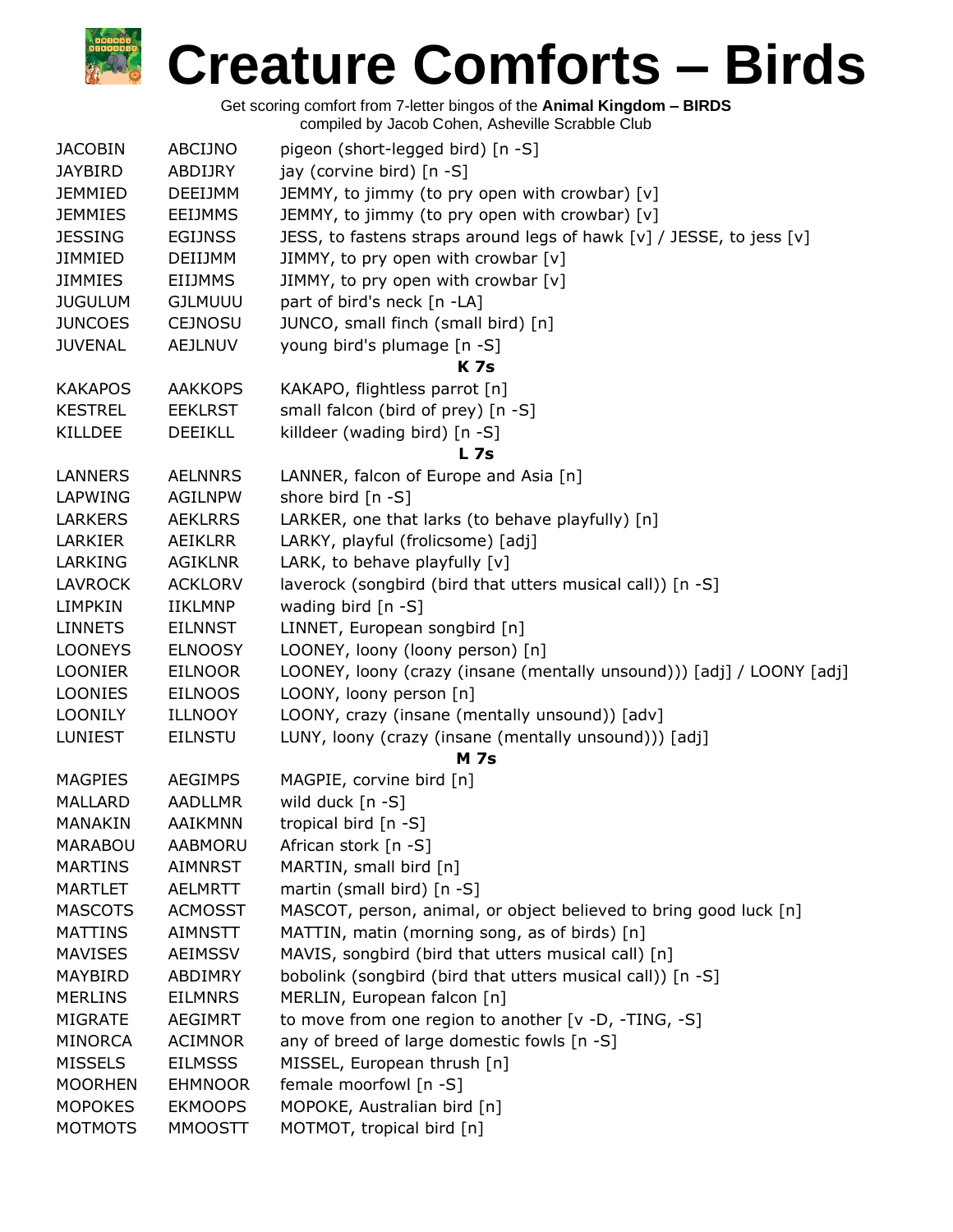| <b>MUDHENS</b> | <b>DEHMNSU</b> | MUDHEN, bird that lives in marshes [n]                                       |
|----------------|----------------|------------------------------------------------------------------------------|
| <b>MUDLARK</b> | ADKLMRU        | street urchin [n -S]                                                         |
|                |                | <b>N</b> 7s                                                                  |
| <b>NESTERS</b> | <b>EENRSST</b> | NESTER, one that nests (to build nest (structure for holding bird eggs)) [n] |
| <b>NESTFUL</b> | <b>EFLNSTU</b> | as much as nest can hold [n -S]                                              |
| <b>NESTING</b> | <b>EGINNST</b> | NEST, to build nest (structure for holding bird eggs) [v]                    |
| <b>NESTLED</b> | <b>DEELNST</b> | NESTLE, to lie snugly [v]                                                    |
| <b>NESTLER</b> | <b>EELNRST</b> | one that nestles (to lie snugly) [n -S]                                      |
| <b>NESTLES</b> | <b>EELNSST</b> | NESTLE, to lie snugly [v]                                                    |
| <b>NIDUSES</b> | <b>DEINSSU</b> | NIDUS, nest or breeding place [n]                                            |
|                |                | 0 7s                                                                         |
| OILBIRD        | <b>BDIILOR</b> | tropical bird [n -S]                                                         |
| <b>OMELETS</b> | <b>EELMOST</b> | OMELET, dish of beaten eggs cooked and folded around filling [n]             |
| <b>OOCYTES</b> | <b>CEOOSTY</b> | OOCYTE, egg before maturation [n]                                            |
| <b>OOLOGIC</b> | CGILOOO        | OOLOGY, study of birds' eggs [adj]                                           |
| <b>ORIOLES</b> | <b>EILOORS</b> | ORIOLE, American songbird [n]                                                |
| <b>ORTOLAN</b> | <b>ALNOORT</b> | European bird $[n -S]$                                                       |
| <b>OSCINES</b> | <b>CEINOSS</b> | OSCINE, any of family of songbirds [n]                                       |
| <b>OSPREYS</b> | <b>EOPRSSY</b> | OSPREY, American hawk [n]                                                    |
| <b>OSTRICH</b> | <b>CHIORST</b> | large, flightless bird [n -ES]                                               |
| <b>OUTCROW</b> | <b>COORTUW</b> | to surpass in crowing [v -ED, -ING, -S]                                      |
| <b>OVARIAL</b> | <b>AAILORV</b> | ovarian (pertaining to ovary (female reproductive gland)) [adj]              |
| <b>OVARIAN</b> | AAINORV        | pertaining to ovary (female reproductive gland) [adj]                        |
| <b>OVARIES</b> | <b>AEIORSV</b> | OVARY, female reproductive gland [n]                                         |
| <b>OVICIDE</b> | CDEIIOV        | agent that kills eggs [n -S]                                                 |
| <b>OVIDUCT</b> | <b>CDIOTUV</b> | tube through which ova travel from ovary [n -S]                              |
| <b>OVIPARA</b> | <b>AAIOPRV</b> | egg-laying animals [n OVIPARA]                                               |
| <b>OVISACS</b> | <b>ACIOSSV</b> | OVISAC, sac containing ovum or ova [n]                                       |
| <b>OVOIDAL</b> | ADILOOV        | ovoid (egg-shaped body) [n -S]                                               |
| <b>OVULARY</b> | <b>ALORUVY</b> | OVULE, rudimentary seed [adj]                                                |
| <b>OVULATE</b> | <b>AELOTUV</b> | to produce ova [v -D, -TING, -S G]                                           |
| <b>OWLIEST</b> | <b>EILOSTW</b> | OWLY, owlish (resembling owl (nocturnal bird)) [adj]                         |
| <b>OWLLIKE</b> | <b>EIKLLOW</b> | owlish (resembling owl (nocturnal bird)) [adj]                               |
|                |                | <b>P</b> 7s                                                                  |
| <b>PANACHE</b> | <b>AACEHNP</b> | ornamental tuft of feathers [n -S]                                           |
| <b>PAPPOSE</b> | <b>AEOPPPS</b> | PAPPUS, tuft of bristles on achene of certain plants [adj]                   |
| <b>PAPPOUS</b> | <b>AOPPPSU</b> | PAPPUS, tuft of bristles on achene of certain plants [adj]                   |
| <b>PARROTS</b> | <b>AOPRRST</b> | PARROT, to repeat or imitate without thought or understanding [v]            |
| <b>PARROTY</b> | <b>AOPRRTY</b> | resembling parrot (hook-billed tropical bird) [adj]                          |
| <b>PEACOCK</b> | <b>ACCEKOP</b> | to strut vainly (v -ED, -ING, -S]                                            |
| <b>PEAFOWL</b> | <b>AEFLOPW</b> | large pheasant (large, long-tailed bird) [n -S]                              |
| <b>PEAHENS</b> | <b>AEEHNPS</b> | PEAHEN, female peafowl (large pheasant (large, long-tailed bird)) [n]        |
| <b>PECKERS</b> | <b>CEEKPRS</b> | PECKER, one that pecks (to strike with beak or something pointed) [n]        |
| <b>PECKING</b> | <b>CEGIKNP</b> | PECK, to strike with beak or something pointed [v]                           |
| <b>PEEWITS</b> | <b>EEIPSTW</b> | PEEWIT, pewit (lapwing (shore bird)) [n]                                     |
| PELICAN        | <b>ACEILNP</b> | large, web-footed bird [n -S]                                                |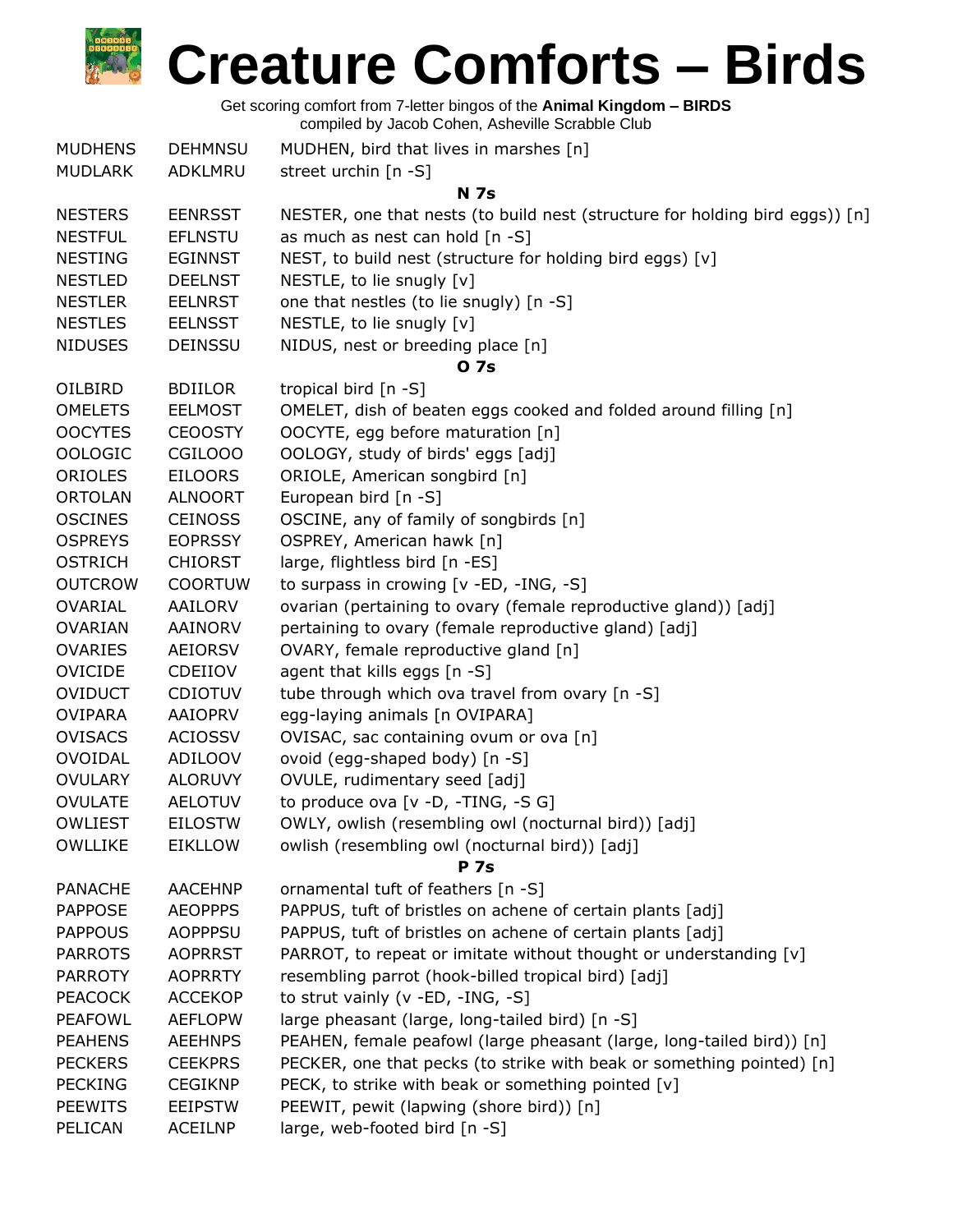| PENGUIN        | <b>EGINNPU</b>                   | flightless, aquatic bird [n -S]                                                |
|----------------|----------------------------------|--------------------------------------------------------------------------------|
| <b>PENNATE</b> | <b>AEENNPT</b>                   | having wings or feathers [adj]                                                 |
| <b>PETRELS</b> | <b>EELPRST</b>                   | PETREL, small seabird (bird frequenting ocean or seacoast) [n]                 |
| <b>PHOEBES</b> | <b>BEEHOPS</b>                   | PHOEBE, small bird [n]                                                         |
| <b>PHOENIX</b> | <b>EHINOPX</b>                   | mythical bird [n -ES]                                                          |
| <b>PIGEONS</b> | <b>EGINOPS</b>                   | PIGEON, short-legged bird [n]                                                  |
| <b>PINIONS</b> | <b>IINNOPS</b>                   | PINION, to remove or bind wing feathers of to prevent flight [v]               |
| <b>PINNATE</b> | <b>AEINNPT</b>                   | resembling feather [adj]                                                       |
| PINTAIL        | AIILNPT                          | river duck [n -S]                                                              |
| PIPPING        | <b>GIINPPP</b>                   | PIP, to break through shell of egg [v]                                         |
| <b>PLOVERS</b> | <b>ELOPRSV</b>                   | PLOVER, shore bird [n]                                                         |
| <b>PLUMAGE</b> | <b>AEGLMPU</b>                   | feathers of bird [n -S]                                                        |
| <b>PLUMATE</b> | <b>AELMPTU</b>                   | resembling feather [adj]                                                       |
| <b>PLUMERY</b> | <b>ELMPRUY</b>                   | feathers of bird [n -RIES]                                                     |
| PLUMIER        | EILMPRU                          | PLUMY, covered with feathers [adj]                                             |
| PLUMING        | <b>GILMNPU</b>                   | PLUME, to cover with feathers [v]                                              |
| <b>PLUMOSE</b> | <b>ELMOPSU</b>                   | having feathers [adj]                                                          |
| <b>POCHARD</b> | <b>ACDHOPR</b>                   | sea duck [n -S]                                                                |
| <b>POPOVER</b> | <b>EOOPPRV</b>                   | very light egg muffin [n -S]                                                   |
| <b>PORKING</b> | <b>GIKNOPR</b>                   | PORK, to eat ravenously [v]                                                    |
| <b>POULARD</b> | ADLOPRU                          | spayed hen $[n - S]$                                                           |
| <b>POULTER</b> | <b>ELOPRTU</b>                   | one that deals in poultry [n -S]                                               |
| <b>POULTRY</b> | <b>LOPRTUY</b>                   | domestic fowls kept for eggs or meat [n -RIES]                                 |
| <b>POWTERS</b> | <b>EOPRSTW</b>                   | POWTER, domestic pigeon [n]                                                    |
| <b>PREENED</b> | <b>DEEENPR</b>                   | PREEN, to smooth or clean with beak or tongue [v]                              |
| <b>PREENER</b> | <b>EEENPRR</b>                   | one that preens (to smooth or clean with beak or tongue) [n -S]                |
| <b>PTERYLA</b> | <b>AELPRTY</b>                   | feathered area on skin of bird [n -E]                                          |
| <b>PUFFINS</b> |                                  |                                                                                |
|                | <b>FFINPSU</b>                   | PUFFIN, sea bird [n]                                                           |
| <b>PULLETS</b> | <b>ELLPSTU</b><br><b>AAKNPSY</b> | PULLET, young hen [n]                                                          |
| <b>PYSANKA</b> |                                  | hand-painted Ukrainian Easter egg [n -KY]<br><b>Q</b> 7s                       |
| QUACKED        | ACDEKQU                          | QUACK, to utter characteristic cry of duck [v]                                 |
| QUAILED        | ADEILQU                          | QUAIL, to cower (to cringe (to shrink in fear)) [v]                            |
| QUELEAS        | <b>AEELQSU</b>                   | QUELEA, African weaverbird [n]                                                 |
| QUETZAL        | AELQTUZ                          | tropical bird [n -S or -ES]                                                    |
| QUEZALS        | <b>AELQSUZ</b>                   | QUEZAL, quetzal (tropical bird) [n]                                            |
|                |                                  | <b>R</b> 7s                                                                    |
| <b>RALLINE</b> | <b>AEILLNR</b>                   | pertaining to family of marsh birds [adj]                                      |
| <b>RAPTORS</b> | <b>AOPRRST</b>                   | RAPTOR, bird of prey [n]                                                       |
| <b>RATITES</b> | <b>AEIRSTT</b>                   | RATITE, flightless bird [n]                                                    |
| <b>RAVENED</b> | <b>ADEENRV</b>                   | RAVEN, to eat in ravenous manner [v]                                           |
| <b>RAVENER</b> | <b>AEENRRV</b>                   | RAVEN, glossy black [adj] / one that ravens (to eat in ravenous manner) [n -S] |
| <b>RECTRIX</b> | <b>CEIRRTX</b>                   | feather of bird's tail [n -ICES]                                               |
| <b>REDBIRD</b> | <b>BDEEIRR</b>                   | bird with red plumage [n -S]                                                   |
| <b>REDLEGS</b> | <b>DEEGLRS</b>                   | REDLEG, bird with red legs [n]                                                 |
| <b>REDPOLL</b> | <b>DELLOPR</b>                   | small finch (small bird) [n -S]                                                |
|                |                                  |                                                                                |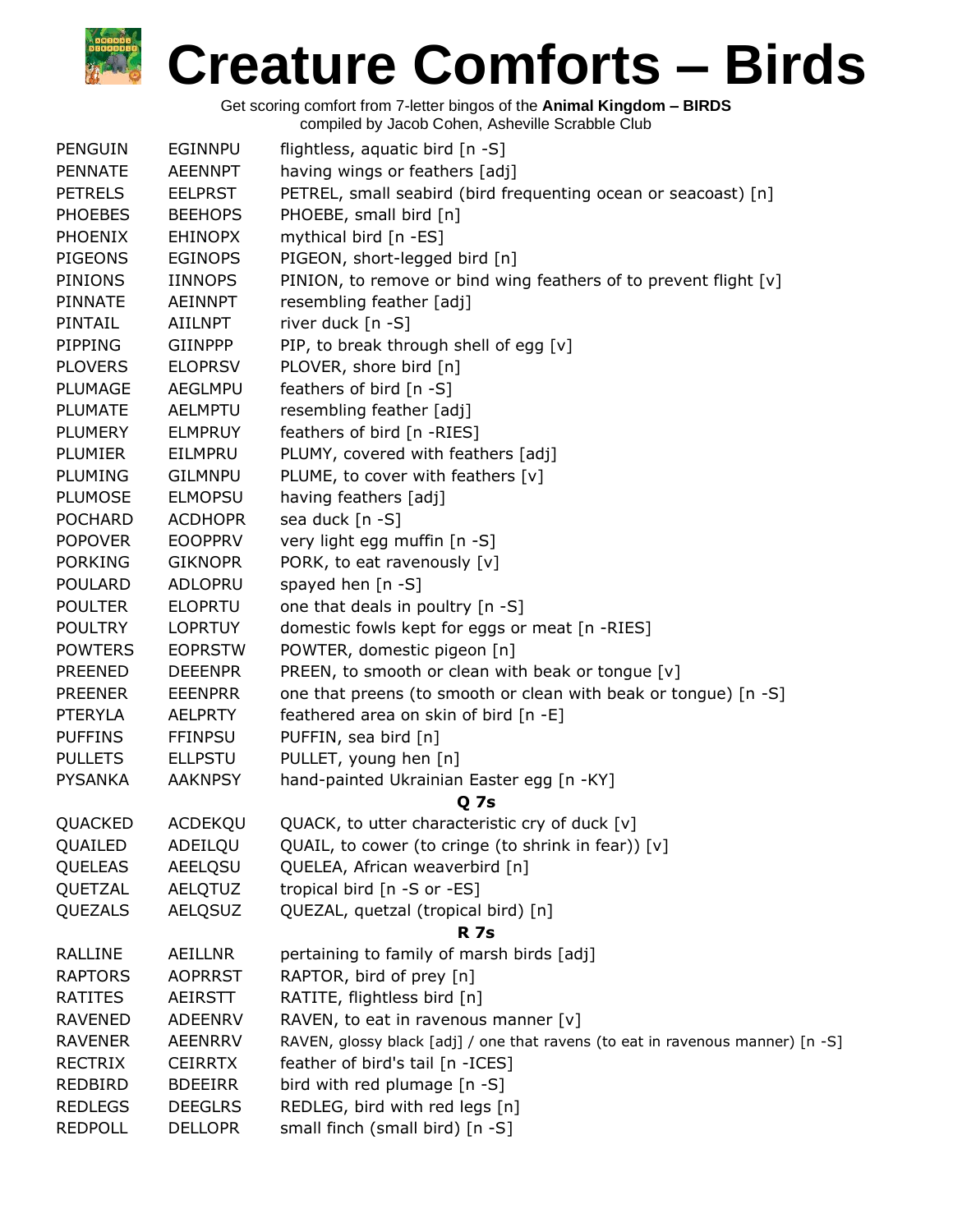| <b>REDTAIL</b> | ADEILRT        | type of hawk [n -S]                                                    |
|----------------|----------------|------------------------------------------------------------------------|
| <b>REDWING</b> | <b>DEGINRW</b> | European thrush [n -S]                                                 |
| <b>REMIGES</b> | <b>EEGIMRS</b> | REMEX, flight feather of bird's wing [n]                               |
| <b>RENESTS</b> | <b>EENRSST</b> | RENEST, NEST, to build nest (structure for holding bird eggs) [v]      |
| <b>ROOKERY</b> | <b>EKOORRY</b> | colony of rooks (European crows) [n -RIES]                             |
| <b>ROOKIER</b> | <b>EIKOORR</b> | ROOKY, abounding in rooks (European crows) [adj]                       |
| <b>ROOSTED</b> | <b>DEOORST</b> | ROOST, to settle down for rest or sleep [v]                            |
| <b>ROOSTER</b> | <b>EOORRST</b> | male chicken [n -S]                                                    |
| <b>ROSELLA</b> | <b>AELLORS</b> | Australian parakeet [n -S]                                             |
| <b>ROSTRAL</b> | <b>ALORRST</b> | pertaining to rostrum (beaklike process or part) [adj]                 |
| <b>ROTCHES</b> | <b>CEHORST</b> | ROTCH, rotche (seabird) [n] / ROTCHE [n]                               |
| <b>RUDDOCK</b> | <b>CDDKORU</b> | European bird [n -S]                                                   |
|                |                | <b>S7s</b>                                                             |
| <b>SABAYON</b> | <b>AABNOSY</b> | sauce of whipped egg yolks, sugar, and wine [n -S]                     |
| <b>SACLIKE</b> | <b>ACEIKLS</b> | resembling sac (pouch-shaped structure in animal or plant) [adj]       |
| SAWBILL        | <b>ABILLSW</b> | tropical bird [n -S]                                                   |
| <b>SCOTERS</b> | <b>CEORSST</b> | SCOTER, sea duck [n]                                                   |
| SEABIRD        | ABDEIRS        | bird frequenting ocean or seacoast [n -S]                              |
| <b>SEAFOWL</b> | <b>AEFLOSW</b> | seabird (bird frequenting ocean or seacoast) [n -S]                    |
| <b>SEAGULL</b> | AEGLLSU        | gull frequenting sea [n -S]                                            |
| <b>SEELING</b> | <b>EEGILNS</b> | SEEL, to stitch closed eyes of, as falcon during training [v]          |
|                |                |                                                                        |
| <b>SERIEMA</b> | AEEIMRS        | Brazilian bird [n -S]                                                  |
| <b>SHIKRAS</b> | AHIKRSS        | SHIKRA, small sparrow hawk [n]                                         |
| <b>SHOCHET</b> | <b>CEHHOST</b> | person who slaughters animals and fowl according to Jewish law [n -IM] |
| <b>SHRIKES</b> | <b>EHIKRSS</b> | SHRIKE, predatory bird [n]                                             |
| <b>SISKINS</b> | <b>IIKNSSS</b> | SISKIN, Eurasian finch [n]                                             |
| <b>SKYLARK</b> | <b>AKKLRSY</b> | to frolic (to play and run about merrily) [v -ED, -ING, -S]            |
| <b>SOLANDS</b> | <b>ADLNOSS</b> | SOLAND, solan (gannet (large seabird)) [n]                             |
| <b>SPARROW</b> | <b>AOPRRSW</b> | small bird [n -S]                                                      |
| <b>SUNBIRD</b> | <b>BDINRSU</b> | tropical bird [n -S]                                                   |
| <b>SUPREME</b> | <b>EEMPRSU</b> | smooth white sauce made with chicken stock [n -S]                      |
|                |                | T 7s                                                                   |
| <b>TAKAHES</b> | <b>AAEHKST</b> | TAKAHE, flightless bird [n]                                            |
| <b>TALONED</b> | <b>ADELNOT</b> | TALON, claw of bird of prey [adj]                                      |
| <b>TANAGER</b> | <b>AAEGNRT</b> | brightly colored bird [n -S]                                           |
| <b>TECTRIX</b> | <b>CEIRTTX</b> | small feather of bird's wing [n -ICES]                                 |
| <b>TERCELS</b> | <b>CEELRST</b> | TERCEL, male falcon [n]                                                |
| <b>TERTIAL</b> | <b>AEILRTT</b> | flight feather of bird's wing [n -S]                                   |
| <b>TIERCEL</b> | <b>CEEILRT</b> | tercel (male falcon (bird of prey)) [n -S]                             |
| <b>TINAMOU</b> | <b>AIMNOTU</b> | South American game bird [n -S]                                        |
| <b>TITLARK</b> | <b>AIKLRTT</b> | songbird (bird that utters musical call) [n -S]                        |
| <b>TITMICE</b> | <b>CEIIMTT</b> | TITMOUSE, small bird [n]                                               |
| <b>TOMTITS</b> | <b>IMOSTTT</b> | TOMTIT, any of various small active birds [n]                          |
| <b>TORQUES</b> | <b>EOQRSTU</b> | band of feathers, hair, or coloration around neck [n -ES]              |
| <b>TOUCANS</b> | <b>ACNOSTU</b> | TOUCAN, tropical bird [n]                                              |
| <b>TOURACO</b> | <b>ACOORTU</b> | African bird [n -S]                                                    |